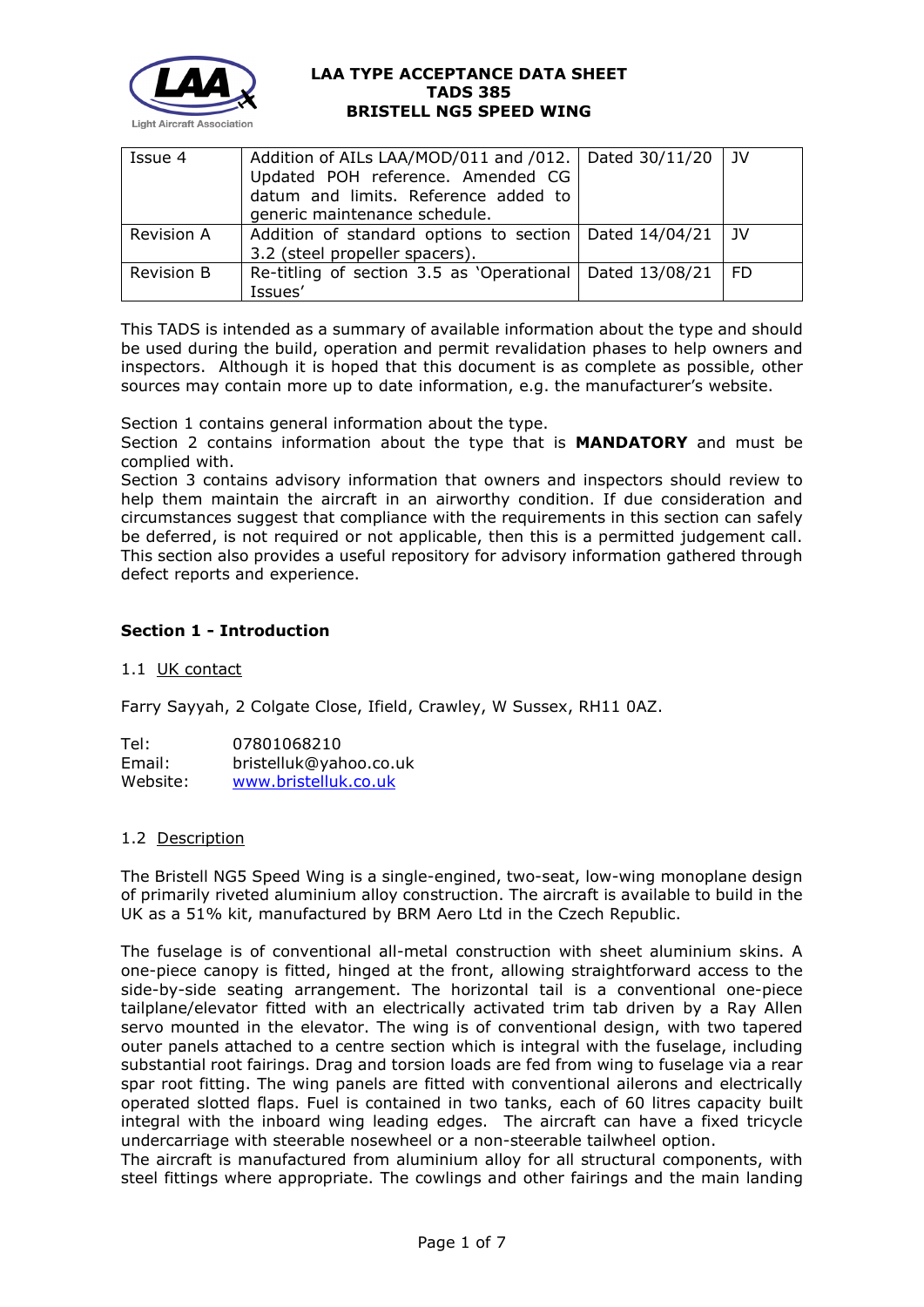

gear legs are formed from composite materials. The ailerons and elevator are rod operated while the rudder is actuated via stranded steel cables. The pilots and passenger's rudder pedals are adjustable independently.

The standard powerplant configuration is a Rotax 912-ULS or 912iS fitted with an electrically variable pitch Fiti Eco propeller or a Jabiru 3300A fitted with a Sensenich 2A0J5R64ZN propeller. Note that the only propeller(s) approved for an individual aircraft are those listed on the individual aircraft's Operating Limitations document or in the PTL/1 (Propeller Type List) for the type.

With a maximum gross weight of 600 kg the Bristell is only eligible as an SEP Aeroplane ("Group A") under LAA administration.

# **Section 2 – Mandatory information for owners, operators and inspectors**

At all times, responsibility for the maintenance and airworthiness of an aircraft rests with the owner. Condition No 3 of a Permit to Fly requires that: *"the aircraft shall be maintained in an airworthy condition".* 

# 2.1 Fast Build Kit 51% Compliance

The type has been assessed as compliant with the '51% rule', provided that the kit is supplied as per the kit inventory received August 2012. The technical leaflet TL1.11 will be updated to show the contents of the accepted fast build kit.

### 2.2 Build Manual

A build manual is available from the UK agents (revision 28/04/14 at the date of this TADS issue).

### 2.3 Build Inspections

Build inspection schedule 'Bristell NG5'. Inspector approval codes A-A or A-M or K. Inspector signing off final inspection also requires 'first flight' endorsement.

### 2.4 Flight Manual

A UK Pilots Operating Handbook has been created for the UK model and is available from the agents. At issue 4 of this TADS, the current version is [08/2020 rev3a.](https://groups.io/g/Bristelluk)

### 2.5 Mandatory Permit Directives

None applicable specifically to this aircraft type.

Also check the LAA website for MPDs that are non-type specific [\(TL2.22\)](http://www.lightaircraftassociation.co.uk/engineering/TechnicalLeaflets/Operating%20An%20Aircraft/TL%202.22%20non-type%20specific%20MPDs.pdf).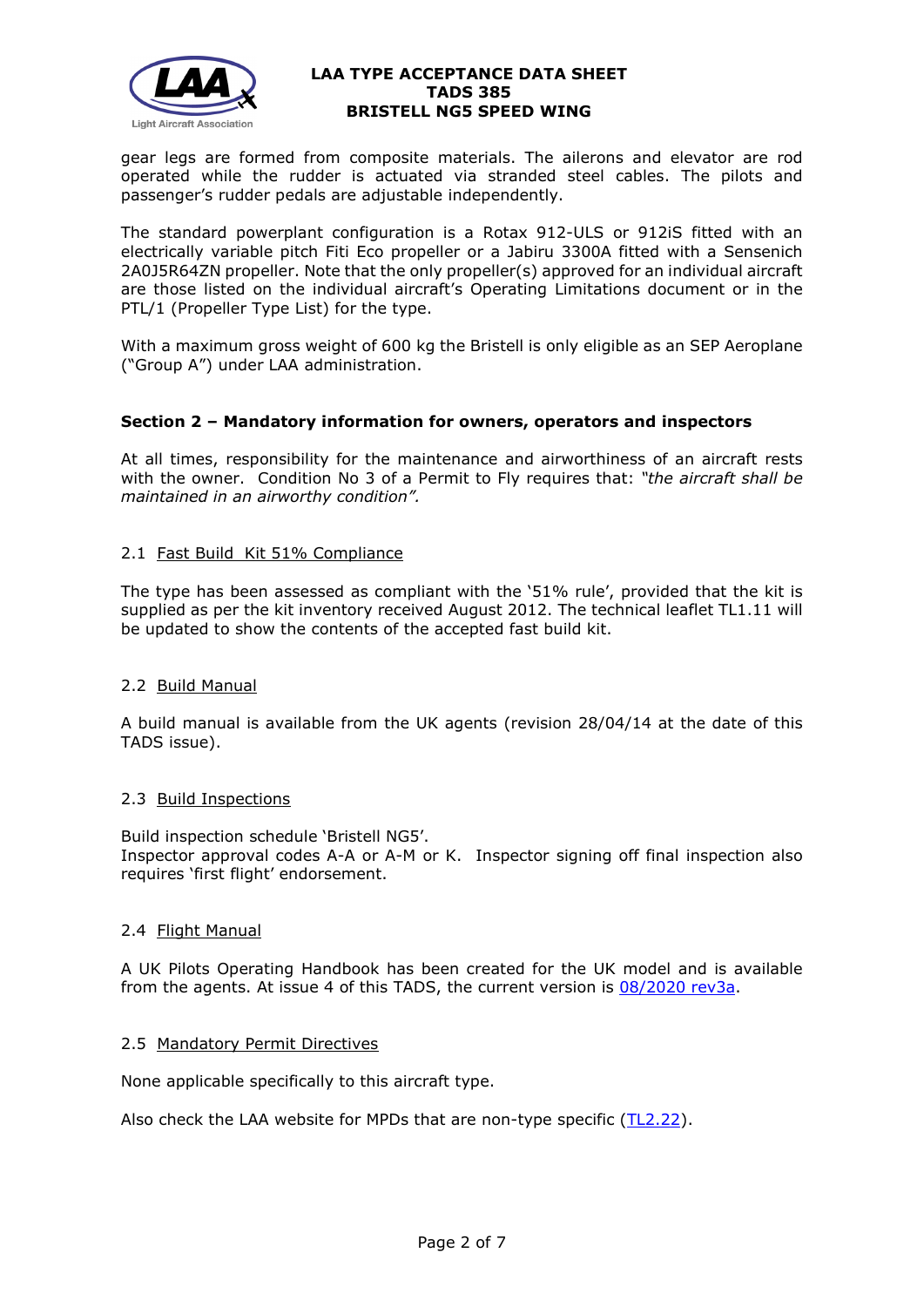

### 2.6 LAA Required Modifications (including LAA issued AILs, SBs, etc)

The modifications (to the standard aircraft as produced by BRM Aero) required by the LAA for acceptance of the type in the UK are as follows (details of these changes supplied by the agent, as required):

- MOD-385-001 Addition of fuel strainers at fuel pick-ups in wing tanks, to prevent blockage of fuel flow by debris entering tank. Drawing NG5W\_04-KZ 24 and sketch dated 29.6.12 refers.
- MOD-385-002 Reinforcement of nosewheel steering actuating arm by increasing thickness from 1.59mm to 3.175mm, drawing NG5C\_02\_0201\_02 refers.
- MOD-385-003 Inclusion of a warning light and two microswitches mounted on the cockpit sills adjacent to the latches, to warn the pilot if the press-tolatch canopy was not securely locked down. Drawing UK-2012-003 refers. This can be omitted if a placard is positioned in clear view of the pilot stating "check both sides of canopy are locked before flight by pushing up canopy in the centre".
- MOD-385-004 Substitution of larger span tailplane from the standard wing LSA variant.
- MOD-385-005 Inclusion of a rate controller to slow down the pitch trim to achieve a stop-to-stop time of between 19 and 25 seconds. Acceptable controllers are the Maplin pulse width modulator part number WC76H or RS Components 238-9816.
- MOD-385-006 Fitment of Facet pump type 40106 (Rotax 912-ULS engine) or type 40105 (Jabiru engines) as electric boost pump. Not required on Rotax 912iS engines.

In addition, aircraft fitted with the Rotax 912iS engine require the following:

|             | MOD-385-007 Fuel system installation in accordance with drawing UK-2015-037 R3. |  |
|-------------|---------------------------------------------------------------------------------|--|
| MOD-385-008 | Engine installation in accordance with drawing UK-2015-038 R1.                  |  |
| MOD-385-009 | Electrical system installation in accordance with drawing GEA 24 EIS            |  |
|             | issue 4 25/03/15.                                                               |  |
| MOD-385-010 | Substitution of modified control torque tube part number NG5-01-                |  |
|             | $01V1 - 01 - IS$ .                                                              |  |

The following in-service AILs apply:

- [MOD-385-011](http://www.lightaircraftassociation.co.uk/engineering/TADs/385/MOD_385_011.pdf) Change in the pilot and passenger moment arm measurement to be used in pre-flight centre of gravity calculations (see also [LAA/AWA/20/22\)](http://www.lightaircraftassociation.co.uk/engineering/Bristell%20WB%20issues.pdf).
- [MOD-385-012](http://www.lightaircraftassociation.co.uk/engineering/TADs/385/MOD_385_012.pdf) Change in the Operating Limitations document and requirement to re-weigh aircraft (see also **LAA/AWA/20/22**).

2.7 Additional engine operating limitations to be placarded or shown by instrument markings

Notes:

- Refer to the engine manufacturer's latest documentation for the definitive parameter values and recommended instruments.
- Where an instrument is not fitted, the limit need not be displayed.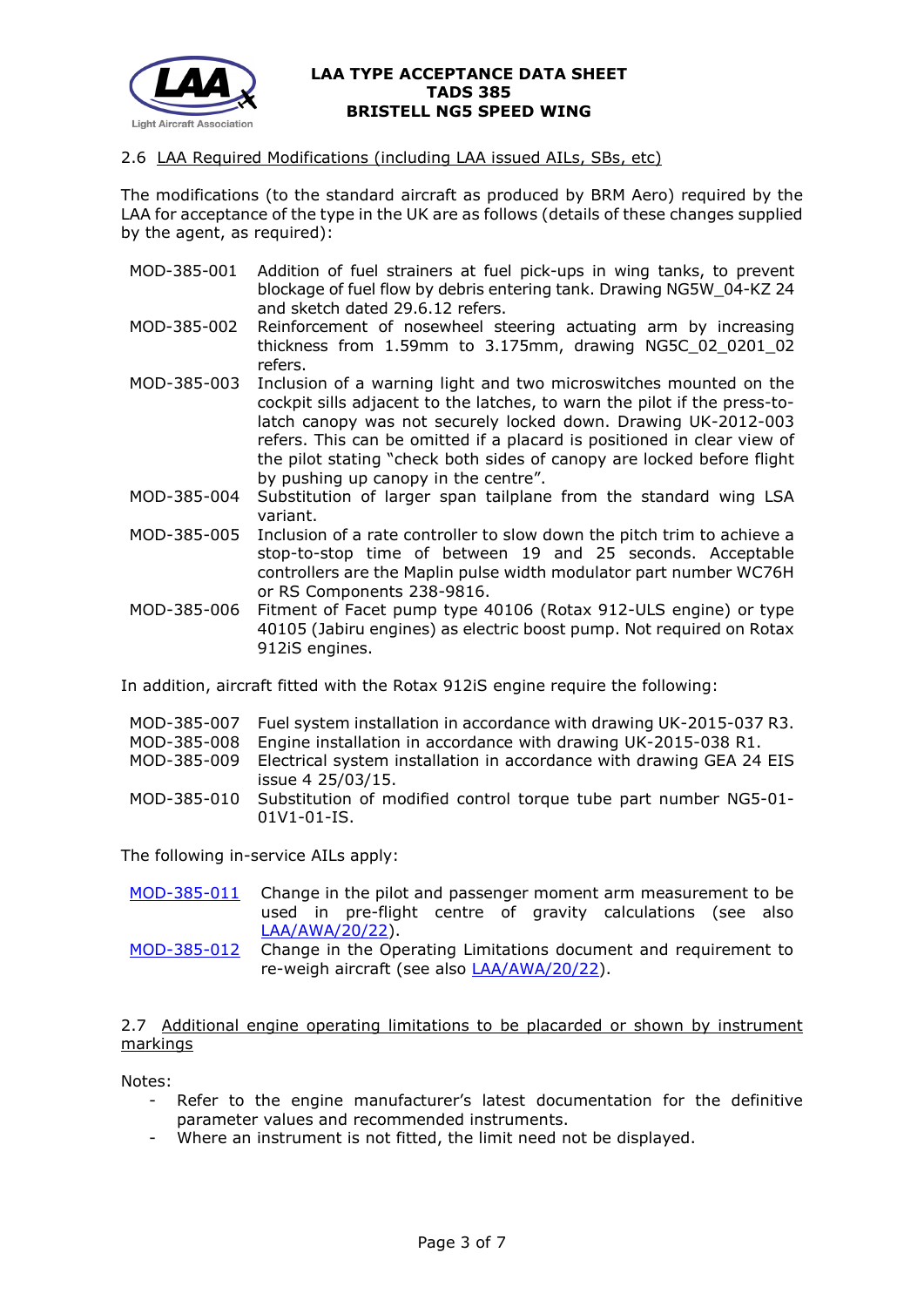

With Rotax 912-ULS/912iS engine:

Maximum CHT: 135°C Max Coolant Temp: 120°C (with 50/50 Glycol/water coolant) Max Coolant Temp: 135°C (with waterless coolant) Oil Temp Limits: 50°C to 130°C (Normal 90-110°C) Oil Pressure: 2-5 bar Minimum Fuel Pressure: 0.15 bar (2.8 bar on 912iS)

With Jabiru 3300A engine:

Maximum CHT: 180°C continuous (200°C peak) Maximum EGT: 720°C (680°C above 70% power) Oil Temp Limits: 50-118°C (max continuous 100°C) Oil Pressure: 80-525 kPa (normal operations 220 – 525 kPa) Fuel pressure limits: 5-20 kPa

# 2.8 Control surface deflections

| Ailerons     | Up: 24° ±3°                            |
|--------------|----------------------------------------|
|              | Left Down: 19° ±4°                     |
|              | Right Down: 16° ±4°                    |
| Elevators    | Up: 30° ±4°                            |
|              | Down: 15° ±4°                          |
| Elevator tab | Up: 10° ±3°                            |
|              | Down: 25° ±3°                          |
| Rudder       | Left: $30^\circ \pm 3^\circ$           |
|              | Right: 30° ±3°                         |
| Flap         | $0^{\circ}$ ±2°; 10° ±3°; 20° ±3°; 30° |
|              | ±3°                                    |

# 2.9 Operating Limitations and Placards

(Note that the wording on an individual aircraft's Operating Limitations document takes precedence, if different.)

- 1. Maximum number of occupants authorised to be carried: Two
- 2. The aircraft must be operated in compliance with the following operating limitations, which shall be displayed in the cockpit by means of placards or instrument markings:
	- 2.1 Aerobatic Limitations Aerobatic manoeuvres are prohibited. Intentional spinning is prohibited.
	- 2.2 Loading Limitations Maximum Total Weight Authorised: 600 kg CG Range: limits 750mm to 887.5mm aft of the datum point Datum Point is: forward face of the firewall Maximum baggage weight: 15 kg (rear) 20 kg (wing lockers)
	- 2.3 Engine Limitations Rotax 912-ULS/912iS Maximum Engine RPM: 5800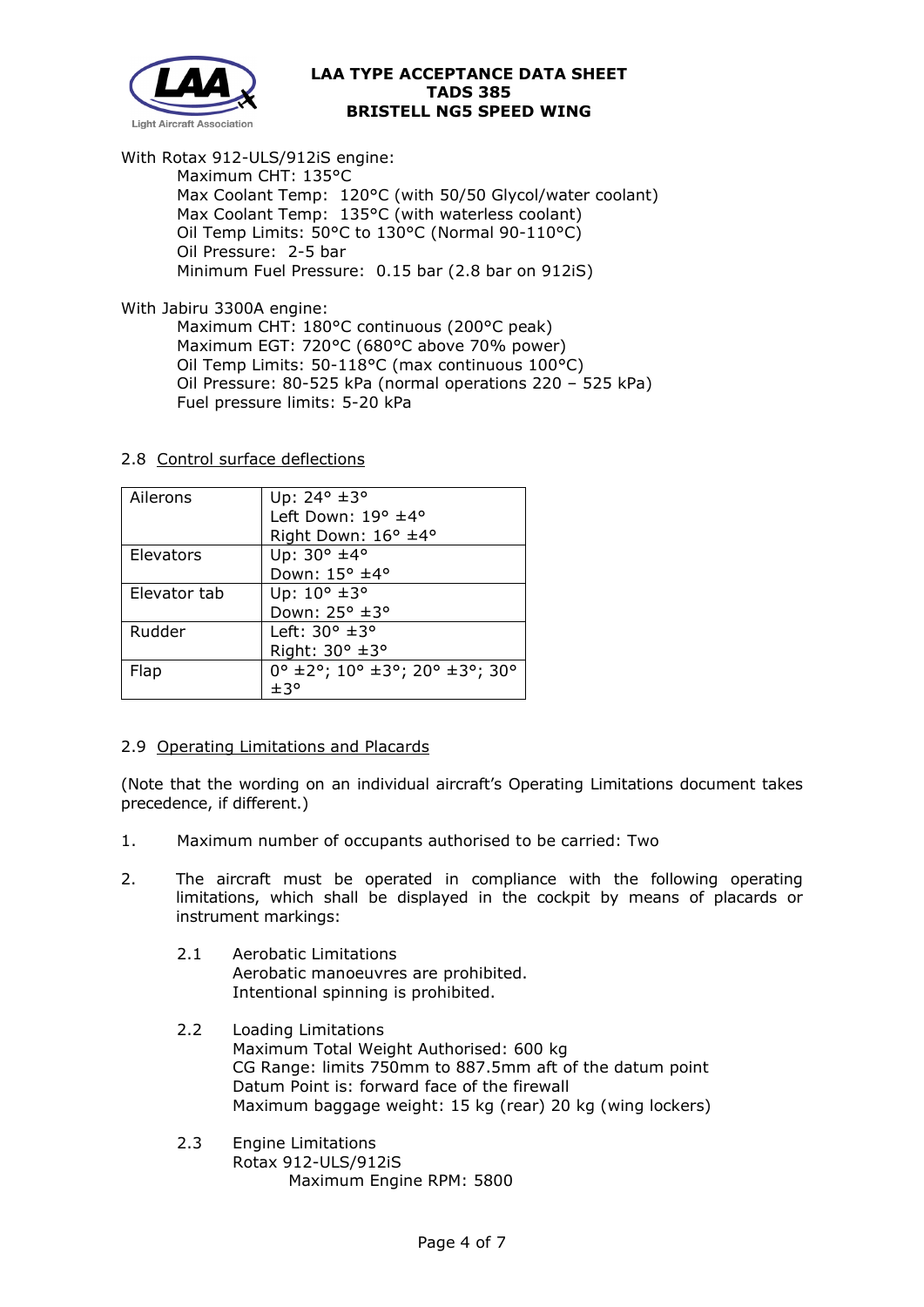

Maximum continuous engine RPM: 5500 Jabiru 3300A Maximum Engine RPM: 3300 Maximum continuous engine RPM: 3100

- 2.4 Airspeed Limitations Maximum Indicated Airspeed ( $V_{NE}$ ): 155 knots Max Indicated Airspeed Flaps Extended: 75 knots
- 2.5 Other Limitations The aircraft shall be flown by day and under Visual Flight Rules only. Smoking in the aircraft is prohibited.

Additional Placards:

"Occupant Warning - This Aircraft has not been Certificated to an International Requirement"

A fireproof identification plate must be fitted to fuselage, engraved or stamped with aircraft's registration letters.

# 2.10 Maximum permitted empty weight

Not applicable.

# **Section 3 – Advice to owners, operators and inspectors**

### 3.1 Maintenance Manual

A maintenance and procedures manual is available from the UK agent.

Alternatively, a customised version of the LAA Generic Maintenance Schedule may be used. Further information on maintenance schedules can be found in the [Aircraft](http://www.lightaircraftassociation.co.uk/engineering/Maintenance/Aircraft_Maintenance.html)  [Maintenance](http://www.lightaircraftassociation.co.uk/engineering/Maintenance/Aircraft_Maintenance.html) section of the LAA website.

### 3.2 Manufacturer's/Standard Options

The listing below shows the factory options that have been accepted by the LAA.

### Aircraft standard features:

- $2 \times 60$  litre fuel capacity (tanks located in each wing).
- 3 blade electrically operated variable pitch Fiti Eco prop (Rotax engines)
- 2 blade ground adjustable Sensenich 2A0J5R64ZN prop (Jabiru engines)
- Wheel spats
- Steerable nosewheel (tricycle version)
- Electrically operated slotted flaps
- Stainless steel firewall and stainless steel exhaust
- 2 panel mounted vents
- Four point safety harness x 2
- Electrically operated elevator trimmer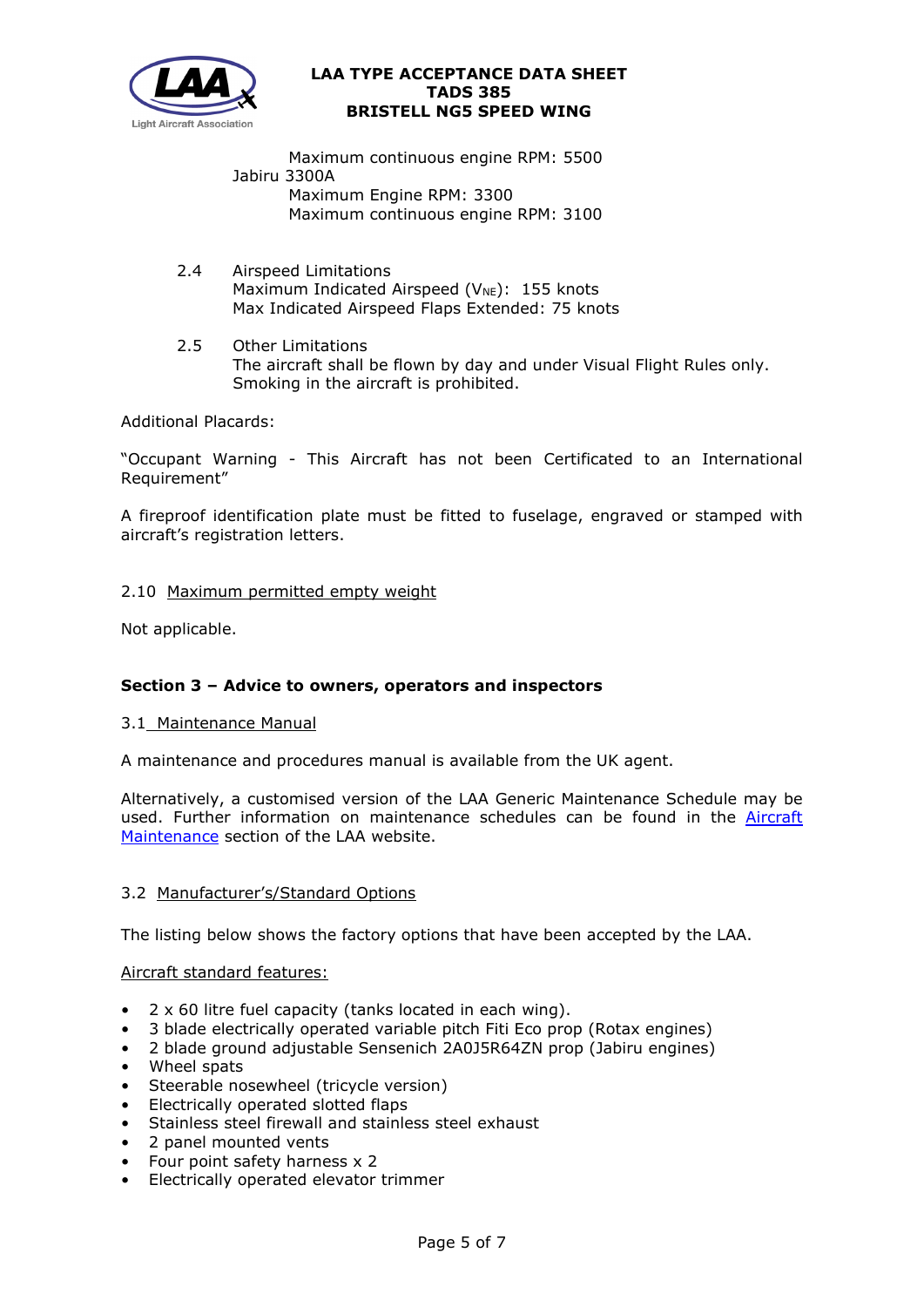

- Push-pull throttle
- Tip-up canopy
- Steel propeller spacer for Fiti propeller on a Rotax 912 (to drawing 2020-001R1)
- Steel propeller spacer for Kaspar propeller on a Rotax 912 (to drawing 2020-002R0)

### Aircraft options:

- 1. Wing leading edge landing lights (Bristell LED X2)
- 2. Dual hydraulic brakes
- 3. Parking brake
- 4. Electric aileron trim
- 5. Trim and PTT on both control columns
- 6. Airworld UK wingtip navigation and strobe lights
- 7. Aveo wingtip and tail navigation and strobe lights
- 8. Adjustable rudder pedals
- 9. Wing baggage locker
- 10. Front baggage locker
- 11. Wheel spats
- 12. Taildragger only: 6"x6.00 wheels and tyres with larger spats
- 13. BRS-7-LSA ballistic parachute recovery system (UK POH rev 2c or later required contact LAA Engineering if retro-fitting this option after initial Permit issue)

#### 3.3 Manufacturer's Information (including Service Bulletins, Service Letters, etc)

In the absence of any over-riding LAA classification, inspections and modifications published by the manufacturer should be satisfied according to the recommendation of the manufacturer. It is the owner's responsibility to be aware of and supply such information to their Inspector.

None at current issue date.

#### 3.4 Special Inspection Points

- With Rotax engine fitted, Rotax 912 series installation checklist to be completed (apart from flight test section) as part of final inspections prior to applying for Permit to Fly.
- The position of the static port must be maintained as per the factory drawings (centre of the fuselage) to avoid ASI errors.
- The fuel system diagrams in the build manual leave room for misinterpretation of the correct fuel pipe feeds between the fuel system in the fuselage and the connections to the wing mounted fuel tanks. It is essential to ensure that the fuel feed from the tank feeds from the port at the bottom of each tank and that the return fuel is fed back to the port near the top of each tank. If the two connections are transposed the engine would run normally when the tanks are full but suffer fuel starvation after a small amount of fuel has been consumed, leading to an engine failure.
- With Jabiru engine installations, holes must be placed in the rear baffles to ensure a flow of cooling air over the ignition coils.